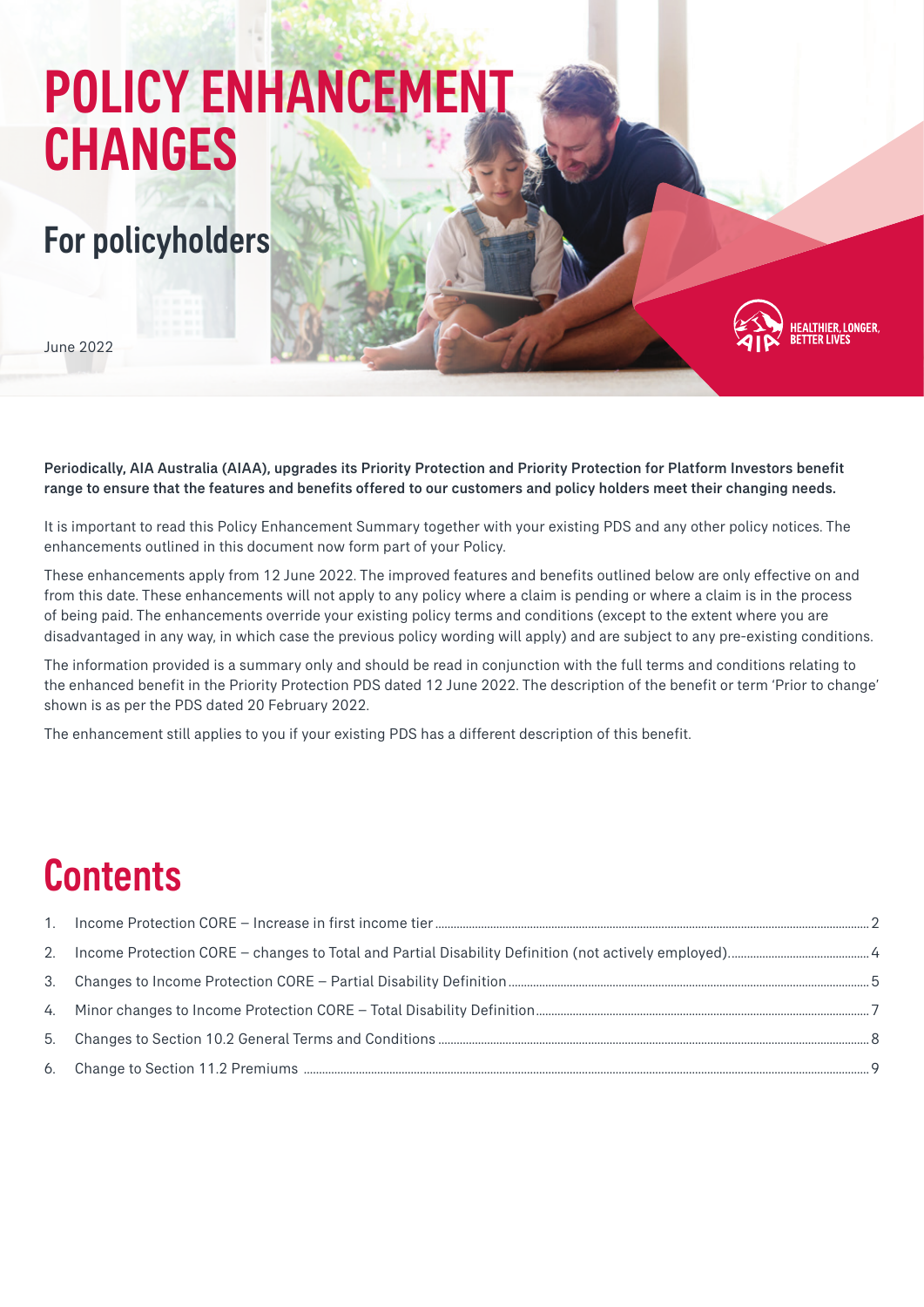| <b>Benefit</b>                          | <b>Prior to change</b>                                                                                                                       | After change                                                                                                                                                                  |  |
|-----------------------------------------|----------------------------------------------------------------------------------------------------------------------------------------------|-------------------------------------------------------------------------------------------------------------------------------------------------------------------------------|--|
| <b>Income Protection</b><br><b>CORE</b> | \$240,000.                                                                                                                                   | Change: Amendment to income tiering information to reflect increase in the initial income tier from \$200,000 to                                                              |  |
| Income tiering                          | AIA Priority Protection PDS V25 - Page 52, 180 and<br>multiple locations in PDS.                                                             | AIA Priority Protection PDS V26 - Page 52, 180 and<br>multiple locations in PDS.                                                                                              |  |
|                                         | Page 52, Under the heading 'Type of cover', after the<br>paragraph beginning "For the first 24 months"                                       | Page 52, Under the heading 'Type of cover', after the<br>paragraph beginning "For the first 24 months"                                                                        |  |
|                                         | AA Your Pre-disablement Income is calculated as<br>follows:                                                                                  | AA Your Pre-disablement Income is calculated as<br>follows:                                                                                                                   |  |
|                                         | In the first 24 months of disablement, 70% of your<br>monthly Pre-disablement Income is calculated as<br>follows:                            | In the first 24 months of disablement, 70% of your<br>monthly Pre-disablement Income is calculated as<br>follows:                                                             |  |
|                                         | • 70% of the first \$16,667 of your monthly Pre-<br>disablement Income plus                                                                  | • 70% of the first \$20,000 of your monthly pre-<br>disablement income, plus                                                                                                  |  |
|                                         | • 50% of the next \$20,000 of your monthly<br>Pre-disablement Income plus                                                                    | • 50% of the next \$20,000 of your monthly pre-<br>disablement income, plus                                                                                                   |  |
|                                         | • 20% of the next \$41,667 of your monthly<br>Pre-disablement Income.                                                                        | • 20% of the next \$30,000 of your monthly pre-<br>disablement income.                                                                                                        |  |
|                                         | Page 52, Under the heading 'Type of cover', after<br>the paragraph beginning "Unless you have selected<br>Income Protection CORE - Flat 70%" | Page 52, Under the heading 'Type of cover', after<br>the paragraph beginning "Unless you have selected<br><b>Income Protection CORE - Flat 70%"</b>                           |  |
|                                         | ^^^ In any period which exceeds 24 months of<br>disablement, 60% of your monthly Pre-disablement<br>Income is calculated as follows:         | AAA In any period which exceeds 24 months of<br>disablement, 60% of your monthly Pre disablement<br>Income is calculated as follows:                                          |  |
|                                         | • 60% of the first \$16,667 of your monthly Pre-<br>disablement Income plus                                                                  | • 60% of the first \$20,000 of your monthly pre-<br>disablement income, plus                                                                                                  |  |
|                                         | • 43% of the next \$20,000 of your monthly<br>Pre-disablement Income plus                                                                    | • 43% of the next \$20,000 of your monthly pre-<br>disablement income, plus                                                                                                   |  |
|                                         | • 17% of the next \$41,667 of your monthly<br>Pre-disablement Income.                                                                        | • 17% of the next \$30,000 of your monthly pre-<br>disablement income.                                                                                                        |  |
|                                         | Page 180, within the Insured Monthly Benefit definition                                                                                      | Page 180, within the Insured Monthly Benefit definition                                                                                                                       |  |
|                                         | ^^in the first 24 months of the Benefit Period, 70% of<br>your Pre-disablement Income is calculated as follows:                              | ^^in the first 24 months of the Benefit Period, 70% of<br>your monthly Pre-disablement Income is calculated as                                                                |  |
|                                         | • 70% of the first \$16,667 of your monthly Pre-<br>disablement Income at the time of you becoming                                           | follows:<br>• 70% of the first \$20,000 of your monthly pre-                                                                                                                  |  |
|                                         | Totally or Partially Disabled, plus                                                                                                          | disablement income at the time of your becoming<br>Totally or Partially Disabled, plus                                                                                        |  |
|                                         | • 50% of the next \$20,000 of your monthly<br>Pre-disablement Income plus                                                                    | • 50% of the next \$20,000 of your monthly pre-                                                                                                                               |  |
|                                         | • 20% of the next \$41,667 of your monthly<br>Pre-disablement Income                                                                         | disablement income, plus<br>• 20% of the next \$30,000 of your monthly pre-                                                                                                   |  |
|                                         | ^^^after the expiry of the first 24 months of the Benefit                                                                                    | disablement income.                                                                                                                                                           |  |
|                                         | Period and for the balance of the Benefit Period, 60% of<br>your Pre-disablement Income is calculated as follows:                            | AAAafter the expiry of the first 24 months of the Benefit<br>Period and for the balance of the Benefit Period, 60% of<br>your monthly Pre-disablement Income is calculated as |  |
|                                         | • 60% of the first \$16,667 of your monthly Pre-<br>disablement Income at the time of you becoming<br>Totally or Partially Disabled plus     | follows:<br>• 60% of the first \$20,000 of your monthly pre-                                                                                                                  |  |
|                                         | • 43% of the next \$20,000 of your monthly<br>Pre-disablement Income plus                                                                    | disablement income at the time of your becoming<br>Totally or Partially Disabled, plus                                                                                        |  |
|                                         | • 17% of the next \$41,667 of your monthly<br>Pre-disablement Income.                                                                        | • 43% of the next \$20,000 of your monthly pre-<br>disablement income, plus                                                                                                   |  |
|                                         |                                                                                                                                              | • 17% of the next \$30,000 of your monthly pre-<br>disablement income.                                                                                                        |  |

#### <span id="page-1-0"></span>1. Income Protection CORE – Increase in first income tier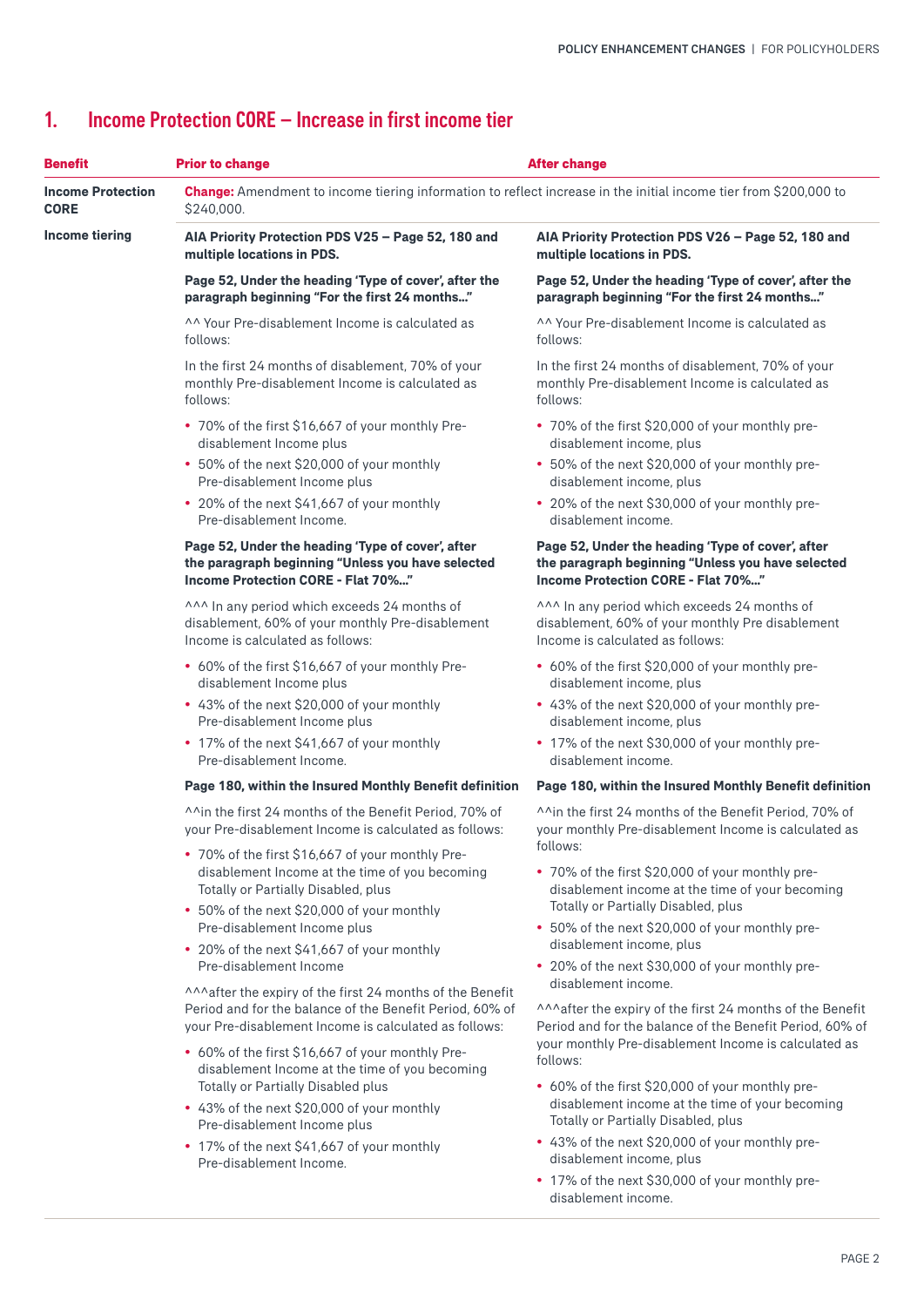| <b>Benefit</b>                               | <b>Prior to change</b>                                                                                                                                                                                                                              | <b>After change</b>                                                                                                                                                                                                                                 |
|----------------------------------------------|-----------------------------------------------------------------------------------------------------------------------------------------------------------------------------------------------------------------------------------------------------|-----------------------------------------------------------------------------------------------------------------------------------------------------------------------------------------------------------------------------------------------------|
| <b>Income Protection</b>                     | Page 180, within the Insured Monthly Benefit definition                                                                                                                                                                                             | Page 180, within the Insured Monthly Benefit definition                                                                                                                                                                                             |
| <b>CORE</b><br>Income tiering<br>(continued) | If you have selected the Income Protection CORE - Flat<br>70% Option or the Income Protection CORE – 5 year<br>Benefit Period Option, your Insured Monthly Benefit<br>(subject to claim offsets as described in Section 5.1.4) is<br>the lesser of: | If you have selected the Income Protection CORE - Flat<br>70% Option or the Income Protection CORE – 5 year<br>Benefit Period Option, your Insured Monthly Benefit<br>(subject to claim offsets as described in Section 5.1.4) is<br>the lesser of: |
|                                              | • the Sum Insured <sup>^</sup> , and<br>• 70%^^ of your monthly Pre-disablement Income at<br>the time of you becoming Totally or Partially Disabled.                                                                                                | • the Sum Insured <sup>^</sup> , and<br>• 70%^^ of your monthly Pre-disablement Income at<br>the time of you becoming Totally or Partially Disabled.                                                                                                |
|                                              | AAA For Income Protection CORE, your Pre-disablement<br>Income is calculated as follows:                                                                                                                                                            | AA For Income Protection CORE, 70% of your monthly<br>Pre-disablement Income is calculated as follows:                                                                                                                                              |
|                                              | • 70% of the first \$16,667 of your monthly Pre-<br>disablement Income plus<br>• 50% of the next \$20,000 of your monthly Pre                                                                                                                       | • 70% of the first \$20,000 of your monthly pre-<br>disablement income at the time of your becoming<br>Totally or Partially Disabled, plus                                                                                                          |
|                                              | disablement Income plus<br>• 20% of the next \$41,667 of your monthly Pre<br>disablement Income.                                                                                                                                                    | • 50% of the next \$20,000 of your monthly pre-<br>disablement income, plus 20% of the next \$30,000 of<br>your monthly pre-disablement income.                                                                                                     |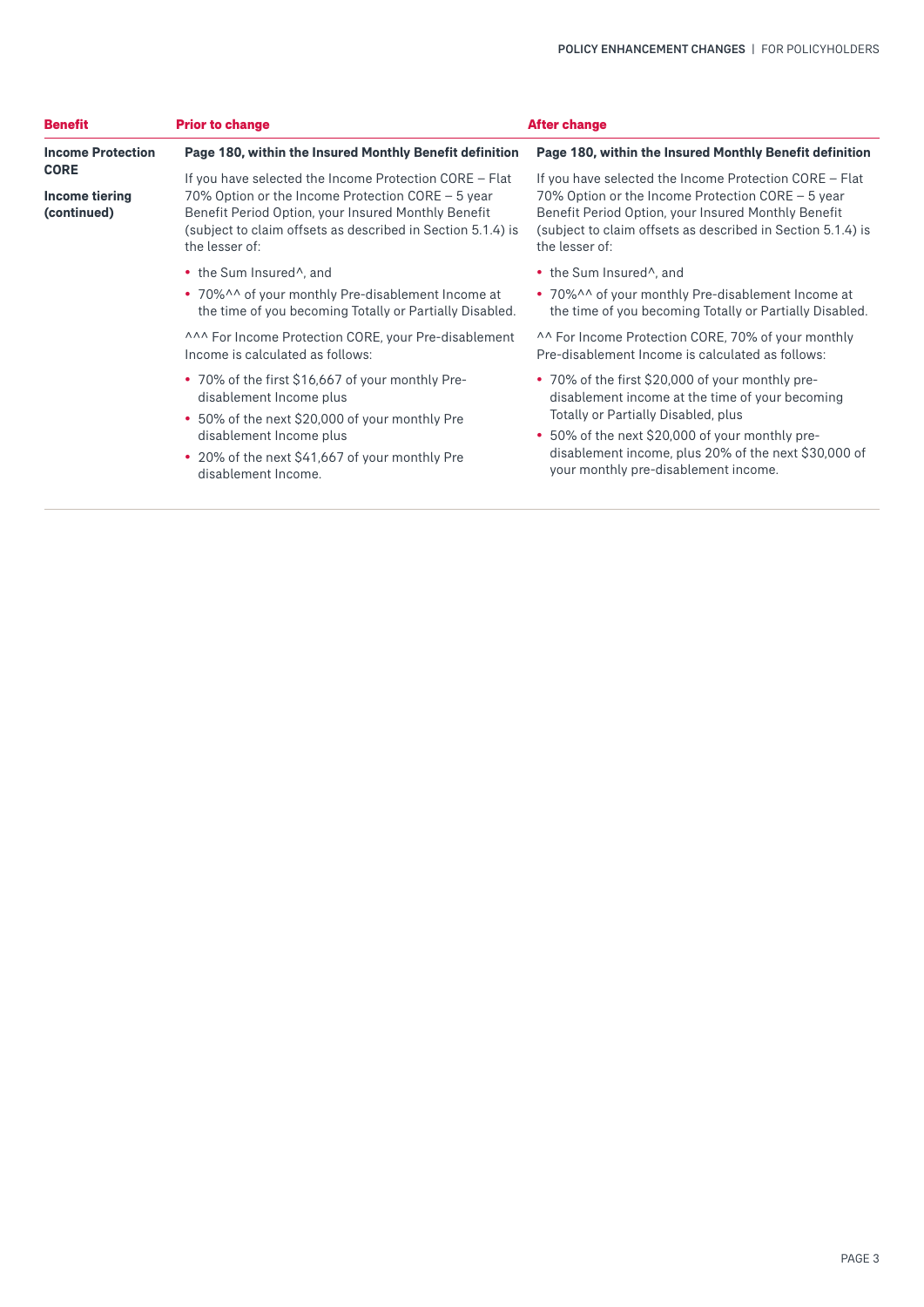| <b>Benefit</b>                                                            | <b>Prior to change</b>                                                                                                                                                                                                                                                                                                                                                                                                                                                                                                          | <b>After change</b>                                                                                                                                                                                                                                                                                                                                                                                                                                                                                                                                                                                                                                                                                                                                                                     |  |
|---------------------------------------------------------------------------|---------------------------------------------------------------------------------------------------------------------------------------------------------------------------------------------------------------------------------------------------------------------------------------------------------------------------------------------------------------------------------------------------------------------------------------------------------------------------------------------------------------------------------|-----------------------------------------------------------------------------------------------------------------------------------------------------------------------------------------------------------------------------------------------------------------------------------------------------------------------------------------------------------------------------------------------------------------------------------------------------------------------------------------------------------------------------------------------------------------------------------------------------------------------------------------------------------------------------------------------------------------------------------------------------------------------------------------|--|
| <b>Income Protection</b><br><b>CORE</b>                                   | <b>Change:</b> Minor changes to Total Disability wording to simplify wording and provide reference to Partial Disability<br>wording.                                                                                                                                                                                                                                                                                                                                                                                            |                                                                                                                                                                                                                                                                                                                                                                                                                                                                                                                                                                                                                                                                                                                                                                                         |  |
| <b>Total Disability</b><br><b>Definition (not</b><br>actively employed)   | AIA Priority Protection PDS V25 - Page 60, beginning<br>second paragraph under the heading "Total<br><b>Disablement (not actively employed)</b>                                                                                                                                                                                                                                                                                                                                                                                 | AIA Priority Protection PDS V26 - Page 60, beginning<br>second paragraph under the heading "Total<br><b>Disablement (not actively employed)</b>                                                                                                                                                                                                                                                                                                                                                                                                                                                                                                                                                                                                                                         |  |
|                                                                           | If you have been unemployed or on maternity, paternity<br>or Sabbatical Leave for more than 12 consecutive<br>months, immediately preceding the occurrence of an<br>event giving rise to a claim, then Total Disablement (not<br>actively employed) means that, solely as a result of<br>Injury or Sickness, you are:                                                                                                                                                                                                           | If you have been unemployed or on maternity, paternity<br>or Sabbatical Leave for more than 12 consecutive<br>months, immediately preceding the occurrence of an<br>event giving rise to a claim, then Total Disablement (not<br>actively employed) means that, solely as a result of<br>Injury or Sickness, you are:                                                                                                                                                                                                                                                                                                                                                                                                                                                                   |  |
|                                                                           | • unable to perform the Material and Substantial Duties<br>of any occupation you are reasonably Suited to by<br>education, training or experience, including that<br>which has been acquired through re-skilling; and<br>• under the regular care of, and following the advice<br>and treatment of a Medical Practitioner in relation to<br>that Injury or Sickness; and                                                                                                                                                        | • not capable of performing the Material and<br>Substantial Duties of a Suited Occupation in any<br>capacity, and<br>• under the regular care of, and following the advice<br>and treatment of, a Medical Practitioner in relation to<br>that Injury or Sickness; and<br>• not working (whether paid or unpaid).                                                                                                                                                                                                                                                                                                                                                                                                                                                                        |  |
|                                                                           | • not working in any occupation and not capable of<br>working in a Suited Occupation (whether paid or<br>unpaid).                                                                                                                                                                                                                                                                                                                                                                                                               | If you are capable of performing the Material and<br>Substantial Duties of a Suited Occupation in a reduced<br>capacity, you won't be Totally Disabled but you may be<br>Partially Disabled.                                                                                                                                                                                                                                                                                                                                                                                                                                                                                                                                                                                            |  |
| <b>Income Protection</b><br><b>CORE</b>                                   | <b>Change:</b> Reference to Material and Substantial Duties removed from definition and replaced with "reduced<br>capacity" wording.                                                                                                                                                                                                                                                                                                                                                                                            |                                                                                                                                                                                                                                                                                                                                                                                                                                                                                                                                                                                                                                                                                                                                                                                         |  |
| <b>Partial Disability</b><br><b>Definition (not</b><br>actively employed) | AIA Priority Protection PDS V25 - Page 62, beginning<br>second paragraph under the heading "Partial<br>Disablement (not actively employed)"                                                                                                                                                                                                                                                                                                                                                                                     | AIA Priority Protection PDS V26 - Page 62, beginning<br>second paragraph under the heading "Partial<br>Disablement (not actively employed)"                                                                                                                                                                                                                                                                                                                                                                                                                                                                                                                                                                                                                                             |  |
|                                                                           | If you have been unemployed or on maternity, paternity<br>or Sabbatical Leave for more than 12 consecutive<br>months immediately preceding the occurrence of an<br>event giving rise to a claim, then Partial Disablement<br>(not actively employed) means that, solely as a result of<br>Injury or Sickness, you are:                                                                                                                                                                                                          | If you have been unemployed or on maternity, paternity<br>or Sabbatical Leave for more than 12 consecutive<br>months immediately preceding the occurrence of an<br>event giving rise to a claim, then Partial Disablement<br>(not actively employed) means that, solely as a result of<br>Injury or Sickness, you are:                                                                                                                                                                                                                                                                                                                                                                                                                                                                  |  |
|                                                                           | • unable to perform some of the Material and<br>Substantial Duties of a Suited Occupation; and                                                                                                                                                                                                                                                                                                                                                                                                                                  | • only capable of working in a Suited Occupation in a<br>reduced capacity for no more than the lower of:                                                                                                                                                                                                                                                                                                                                                                                                                                                                                                                                                                                                                                                                                |  |
|                                                                           | • working or capable of working in a Suited occupation,<br>or working in another occupation, for no more than,<br>the lower of:<br>- 40 hours or<br>- 80% of the average weekly hours worked by you<br>in the 12 month period immediately prior to you<br>commencing leave or becoming unemployed; and<br>• earning an income which is less than 80% of your<br>Pre-disability Income; and<br>• you are under the regular care and following the<br>advice of a Medical Practitioner in relation to that<br>sickness or injury. | - 40 hours a week or<br>- 80% of the average weekly hours worked by you<br>in the 12 month period prior to disability ending<br>on the first day of the most recent period of<br>unemployment or leave commencement; and<br>• earning an Income which is less than 80% of your<br>Pre-disablement Income (Income Protection CORE);<br>and<br>• under the regular care of, and following the advice<br>and treatment of, a Medical Practitioner in relation to<br>that Injury or Sickness.<br>If you are Partially Disabled and you are either not<br>working in, or not working to the extent of your<br>capability in, a Suited Occupation (having regard to your<br>Injury or Sickness) and this situation continues for at<br>least two months, then your benefit will be calculated |  |

#### 2. Income Protection CORE – changes to Total and Partial Disability Definition (not actively employed)

earn in a Suited Occupation if you were working in that Suited Occupation to the extent of your capability.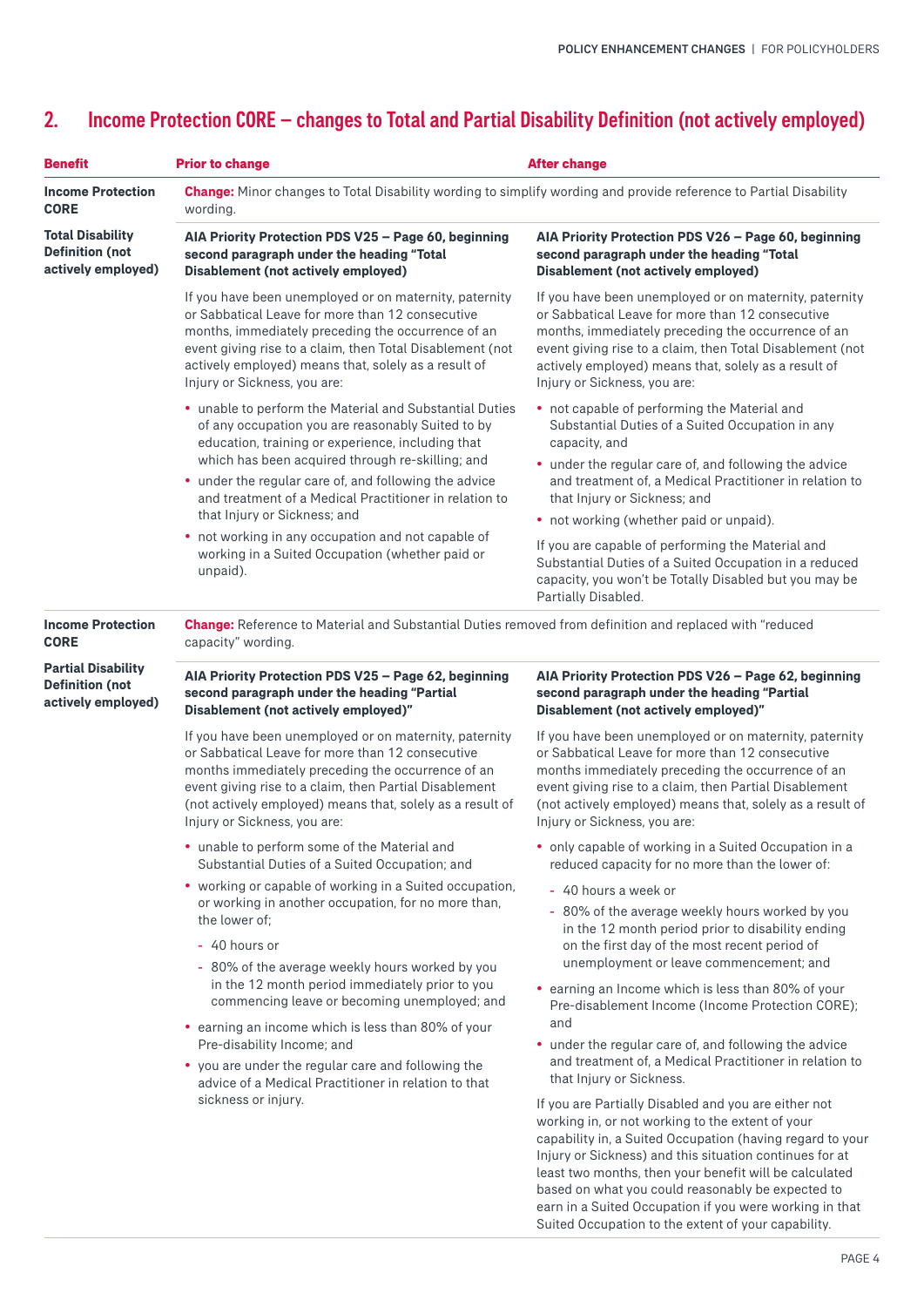| <b>Benefit</b>                          | <b>Prior to change</b>                                                                                                                                                                                                                                                                                                                       | <b>After change</b>                                                                                                                                                                                                           |  |
|-----------------------------------------|----------------------------------------------------------------------------------------------------------------------------------------------------------------------------------------------------------------------------------------------------------------------------------------------------------------------------------------------|-------------------------------------------------------------------------------------------------------------------------------------------------------------------------------------------------------------------------------|--|
| <b>Income Protection</b><br><b>CORE</b> | <b>Change:</b> Reference to Material and Substantial Duties removed from definition and replaced with "reduced<br>capacity" wording. Minor restructure to reflect separate terms for 5 year benefit period and other benefit options.                                                                                                        |                                                                                                                                                                                                                               |  |
| <b>Partial Disability</b>               | AIA Priority Protection PDS V25 - Pages 183-4                                                                                                                                                                                                                                                                                                | AIA Priority Protection PDS V26 - Pages 183-4                                                                                                                                                                                 |  |
| <b>Definition</b>                       | Partial Disablement (Income Protection CORE) means:                                                                                                                                                                                                                                                                                          | Partial Disablement (Income Protection CORE) means:                                                                                                                                                                           |  |
|                                         | In the first 24 months of your Benefit Period that,                                                                                                                                                                                                                                                                                          | For benefit periods other than 5 year option:                                                                                                                                                                                 |  |
|                                         | you are:<br>• solely due to Injury or Sickness, unable to perform<br>some of the Material and Substantial Duties of your<br>Own Occupation (Income Protection CORE); and<br>• capable of working in your Own Occupation, or<br>working in any occupation; and                                                                                | In the first 24 months of your Benefit Period that you                                                                                                                                                                        |  |
|                                         |                                                                                                                                                                                                                                                                                                                                              | are working, or capable of working, (whether paid or<br>unpaid) and, solely as a result of Injury or Sickness:                                                                                                                |  |
|                                         |                                                                                                                                                                                                                                                                                                                                              | • only capable of working in your Own Occupation<br>(Income Protection CORE) in a reduced capacity; and                                                                                                                       |  |
|                                         | • earning an income which is less than 80% of your<br>Pre-disablement Income: and                                                                                                                                                                                                                                                            | • earning an Income which is less than 80% of your<br>Pre-disablement Income (Income Protection CORE);<br>and                                                                                                                 |  |
|                                         | • under the regular care and following the advice of<br>a Medical Practitioner in relation to that Injury or<br>Sickness.                                                                                                                                                                                                                    | • under the regular care of, and following the advice<br>and treatment of, a Medical Practitioner in relation to<br>that Injury or Sickness.                                                                                  |  |
|                                         | Unless you have selected the Income Protection CORE<br>- 5 year Benefit Period Option, following, the first 24<br>months of your Benefit Period that you are:                                                                                                                                                                                | If you are Partially Disabled in the first 24 months of<br>your Benefit Period and you are either not working in, or<br>not working to the extent of your capability in, your Own                                             |  |
|                                         | • solely due to Injury or Sickness, unable to perform<br>some of the Material and Substantial Duties of a<br>Suited Occupation; and                                                                                                                                                                                                          | Occupation (Income Protection CORE) (having regard to<br>your Injury or Sickness) and this situation continues for<br>at least two months, then your benefit will be calculated                                               |  |
|                                         | • capable of working in a Suited Occupation, or working<br>in any occupation, for no more than, the lower of:                                                                                                                                                                                                                                | based on what you could reasonably be expected to<br>earn in your Own Occupation (Income Protection CORE)<br>if you were working in that occupation to the extent of                                                          |  |
|                                         | - 40 hours or                                                                                                                                                                                                                                                                                                                                | your capability.                                                                                                                                                                                                              |  |
|                                         | - 80% of the average weekly hours worked by you in<br>the 12 months prior to disability; and                                                                                                                                                                                                                                                 | Following the first 24 months of your Benefit Period,<br>Partial Disablement (Income Protection CORE) means                                                                                                                   |  |
|                                         | • earning an income which is less than 80% of your Pre<br>disablement Income; and                                                                                                                                                                                                                                                            | that you are working, or capable of working (whether<br>paid or unpaid) and solely as a result of Injury or<br>Sickness:                                                                                                      |  |
|                                         | • under the regular care and following the advice of<br>a Medical Practitioner in relation to that Injury or<br>Sickness.                                                                                                                                                                                                                    | • only capable of working in a Suited Occupation in a<br>reduced capacity for no more than the lower of:                                                                                                                      |  |
|                                         | If you have selected Income Protection CORE - 5 year                                                                                                                                                                                                                                                                                         | - 40 hours a week or                                                                                                                                                                                                          |  |
|                                         | Benefit Period Option then Partial Disablement (Income<br>Protection CORE) means you are:                                                                                                                                                                                                                                                    | - 80% of the average weekly hours worked by you in<br>the 12 months prior to disability;                                                                                                                                      |  |
|                                         | • solely due to Injury or Sickness, unable to perform<br>some of the Material and Substantial Duties of your<br>Own Occupation (Income Protection CORE); and                                                                                                                                                                                 | • earning an Income which is less than 80% of your Pre<br>disablement Income (Income Protection CORE); and                                                                                                                    |  |
|                                         | • capable of working in your Own Occupation, or<br>working in any occupation; and                                                                                                                                                                                                                                                            | • under the regular care of, and following the advice<br>and treatment of, a Medical Practitioner in relation to<br>that Injury or Sickness.                                                                                  |  |
|                                         | • earning an income which is less than 80% of your<br>Pre-disablement Income; and                                                                                                                                                                                                                                                            | If you are Partially Disabled following the first 24<br>months of your Benefit Period and you are either                                                                                                                      |  |
|                                         | • under the regular care and following the advice of<br>a Medical Practitioner in relation to that Injury or<br>Sickness.                                                                                                                                                                                                                    | not working in, or not working to the extent of your<br>capability in, a Suited Occupation (having regard to your<br>Injury or Sickness) and this situation continues for at                                                  |  |
|                                         | If you have been unemployed or on maternity, paternity<br>or Sabbatical Leave for more than 12 consecutive<br>months, immediately preceding the occurrence of an<br>event giving rise to a claim, you will only be considered<br>to be Partially Disabled where you are unable to<br>perform the Material and Substantial Duties of a Suited | least two months, then your benefit will be calculated<br>based on what you could reasonably be expected to<br>earn in a Suited Occupation if you were working in that<br>Suited Occupation to the extent of your capability. |  |

### <span id="page-4-0"></span>3. Changes to Income Protection CORE – Partial Disability Definition

Occupation.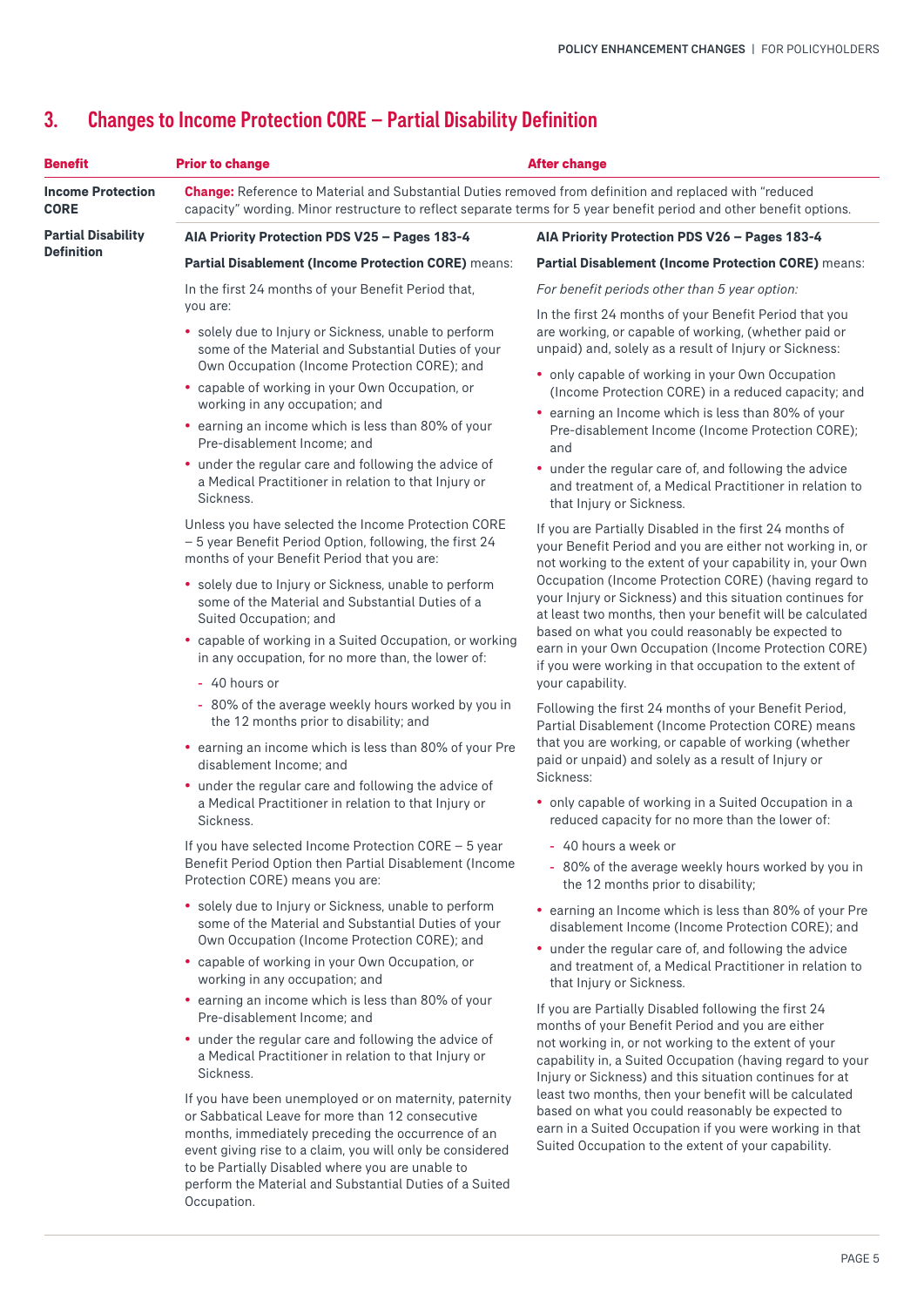<span id="page-5-0"></span>

| <b>Benefit</b>                           | <b>Prior to change</b> | <b>After change</b>                                                                                                                                                                                                                                                                                                                                                                                                                                                                                             |
|------------------------------------------|------------------------|-----------------------------------------------------------------------------------------------------------------------------------------------------------------------------------------------------------------------------------------------------------------------------------------------------------------------------------------------------------------------------------------------------------------------------------------------------------------------------------------------------------------|
| <b>Income Protection</b>                 |                        | For the 5 year Benefit Period option                                                                                                                                                                                                                                                                                                                                                                                                                                                                            |
| <b>CORE</b><br><b>Partial Disability</b> |                        | Partial Disablement (Income Protection CORE) means<br>you are:                                                                                                                                                                                                                                                                                                                                                                                                                                                  |
| <b>Definition (continued)</b>            |                        | • only capable of working in your Own Occupation<br>(Income Protection CORE) in a reduced capacity; and                                                                                                                                                                                                                                                                                                                                                                                                         |
|                                          |                        | • earning an Income which is less than 80% of your<br>Pre-disablement Income (Income Protection CORE);<br>and                                                                                                                                                                                                                                                                                                                                                                                                   |
|                                          |                        | • under the regular care of, and following the advice<br>and treatment of, a Medical Practitioner in relation to<br>that Injury or Sickness.                                                                                                                                                                                                                                                                                                                                                                    |
|                                          |                        | If you are Partially Disabled and you are either not<br>working in, or not working to the extent of your<br>capability in, your Own Occupation (Income Protection<br>CORE) (having regard to your Injury or Sickness) and<br>this situation continues for at least two months, then<br>your benefit will be calculated based on what you could<br>reasonably be expected to earn in your Own Occupation<br>(Income Protection CORE) if you were working in that<br>occupation to the extent of your capability. |
|                                          |                        | If you have been unemployed or on maternity, paternity<br>or Sabbatical Leave for more than 12 consecutive<br>months, immediately preceding the occurrence of an<br>event giving rise to a claim, then Partial Disablement<br>(Income Protection CORE) means that you are working,<br>or capable of working (whether paid or unpaid) and<br>solely as a result of Injury or Sickness:                                                                                                                           |
|                                          |                        | • only capable of working in a Suited Occupation in a<br>reduced capacity for no more than the lower of:                                                                                                                                                                                                                                                                                                                                                                                                        |
|                                          |                        | - 40 hours a week or                                                                                                                                                                                                                                                                                                                                                                                                                                                                                            |
|                                          |                        | - 80% of the average weekly hours worked by you<br>in the 12 month period prior to disability ending<br>on the first day of the most recent period of<br>unemployment or leave commencement; and                                                                                                                                                                                                                                                                                                                |
|                                          |                        | • earning an Income which is less than 80% of your<br>Pre-disablement Income (Income Protection CORE);<br>and                                                                                                                                                                                                                                                                                                                                                                                                   |
|                                          |                        | • under the regular care of, and following the advice<br>and treatment of, a Medical Practitioner in relation to<br>that Injury or Sickness.                                                                                                                                                                                                                                                                                                                                                                    |
|                                          |                        |                                                                                                                                                                                                                                                                                                                                                                                                                                                                                                                 |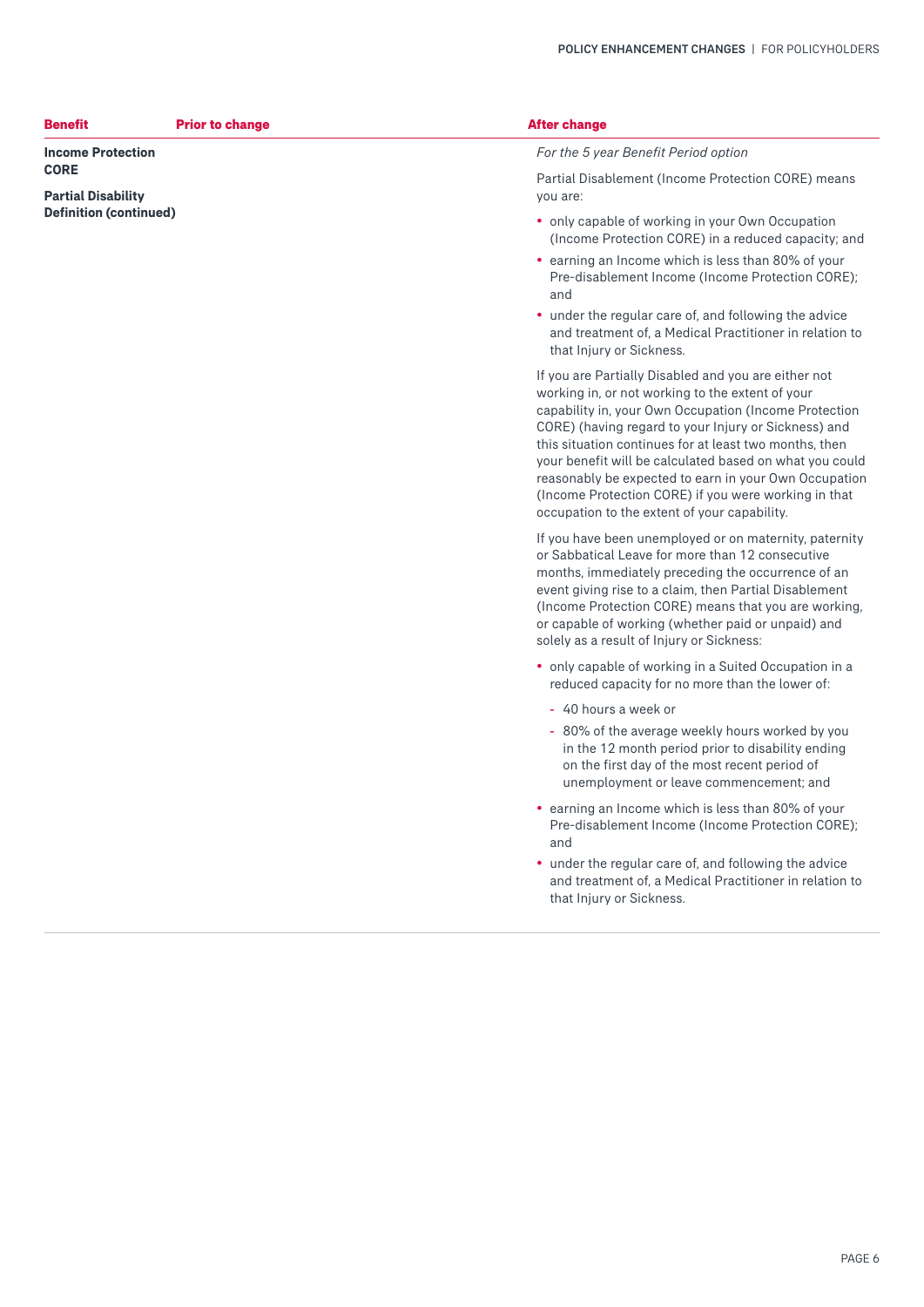| <b>Benefit</b>                          | <b>Prior to change</b>                                                                                                                                                                                                                                                                                                                                                                                                                    | <b>After change</b>                                                                                                                                                                                                   |  |
|-----------------------------------------|-------------------------------------------------------------------------------------------------------------------------------------------------------------------------------------------------------------------------------------------------------------------------------------------------------------------------------------------------------------------------------------------------------------------------------------------|-----------------------------------------------------------------------------------------------------------------------------------------------------------------------------------------------------------------------|--|
| <b>Income Protection</b><br><b>CORE</b> | <b>Change:</b> Minor changes to Total Disability wording to simplify wording and provide reference to Partial Disability<br>wording.                                                                                                                                                                                                                                                                                                      |                                                                                                                                                                                                                       |  |
| <b>Total Disability</b>                 | AIA Priority Protection PDS V25 - Pages 188-189                                                                                                                                                                                                                                                                                                                                                                                           | AIA Priority Protection PDS V26 - Pages 189                                                                                                                                                                           |  |
| <b>Definition</b>                       | <b>Total Disablement (Income Protection CORE)</b> means                                                                                                                                                                                                                                                                                                                                                                                   | <b>Total Disablement (Income Protection CORE)</b> means:                                                                                                                                                              |  |
|                                         | In the first 24 months of the Benefit Period that you are:                                                                                                                                                                                                                                                                                                                                                                                | For benefit periods other than 5 year option:                                                                                                                                                                         |  |
|                                         | · solely as a result of Injury or Sickness, unable to<br>perform the Material and Substantial Duties of your<br>Own Occupation (Income Protection CORE), and                                                                                                                                                                                                                                                                              | In the first 24 months of the Benefit Period that you are,<br>solely as a result of Injury or Sickness:                                                                                                               |  |
|                                         | • under the regular care of, and following the advice<br>and treatment of a Medical Practitioner in relation to<br>that Injury or Sickness; and<br>• not working in any occupation and not capable of<br>working in your Own Occupation (whether paid or                                                                                                                                                                                  | • not capable of performing the Material and<br>Substantial Duties of your Own Occupation (Income<br>Protection CORE) in any capacity, and                                                                            |  |
|                                         |                                                                                                                                                                                                                                                                                                                                                                                                                                           | • under the regular care of, and following the advice<br>and treatment of, a Medical Practitioner in relation to<br>that Injury or Sickness; and                                                                      |  |
|                                         | unpaid).                                                                                                                                                                                                                                                                                                                                                                                                                                  | • not working (whether paid or unpaid).                                                                                                                                                                               |  |
|                                         | Unless you have selected the Income Protection CORE<br>- 5 year Benefit Period Option, following, the expiry of<br>the first 24 months and for the balance of the Benefit<br>Period, that you are:                                                                                                                                                                                                                                        | If you are capable of performing the Material and<br>Substantial Duties of your Own Occupation (Income<br>Protection CORE) in a reduced capacity, you won't be<br>Totally Disabled but you may be Partially Disabled. |  |
|                                         | · solely due to that Injury or Sickness, unable to<br>perform the Material and Substantial Duties of a<br>Suited Occupation, and                                                                                                                                                                                                                                                                                                          | Following the expiry of the first 24 months and for<br>the balance of the Benefit Period, Total Disablement<br>(Income Protection CORE) means that you are solely as                                                  |  |
|                                         | • under the regular care of, and following the advice<br>and treatment of a Medical Practitioner in relation to<br>that Injury or Sickness; and                                                                                                                                                                                                                                                                                           | a result of that Injury or Sickness:<br>• not capable of performing the Material and                                                                                                                                  |  |
|                                         | • not working in any occupation and not capable of<br>working in a Suited Occupation (whether paid or<br>unpaid).<br>If you have selected the Income Protection CORE - 5<br>year Benefit Period Option, then Total Disablement<br>(Income Protection CORE) means you are:<br>· solely as a result of Injury or Sickness, unable to<br>perform the Material and Substantial Duties of your<br>Own Occupation (Income Protection CORE), and | Substantial Duties of a Suited Occupation in any<br>capacity, and                                                                                                                                                     |  |
|                                         |                                                                                                                                                                                                                                                                                                                                                                                                                                           | • under the regular care of, and following the advice<br>and treatment of, a Medical Practitioner in relation to<br>that Injury or Sickness; and                                                                      |  |
|                                         |                                                                                                                                                                                                                                                                                                                                                                                                                                           | • not working (whether paid or unpaid).                                                                                                                                                                               |  |
|                                         |                                                                                                                                                                                                                                                                                                                                                                                                                                           | If you are capable of performing the Material and<br>Substantial Duties of a Suited Occupation in a reduced<br>capacity, you won't be Totally Disabled but you may be<br>Partially Disabled.                          |  |
|                                         | • under the regular care of, and following the advice<br>and treatment of a Medical Practitioner in relation to<br>that Injury or Sickness; and<br>• not working in any occupation and not capable of<br>working in your Own Occupation (whether paid or<br>unpaid).                                                                                                                                                                      | For the 5 year Benefit Period option:                                                                                                                                                                                 |  |
|                                         |                                                                                                                                                                                                                                                                                                                                                                                                                                           | Total Disablement (Income Protection CORE) means you<br>are, solely as a result of Injury or Sickness:                                                                                                                |  |
|                                         |                                                                                                                                                                                                                                                                                                                                                                                                                                           | • not capable of performing the Material and<br>Substantial Duties of your Own Occupation (Income<br>Protection CORE) in any capacity, and                                                                            |  |
|                                         |                                                                                                                                                                                                                                                                                                                                                                                                                                           | • under the regular care of, and following the advice<br>and treatment of, a Medical Practitioner in relation to<br>that Injury or Sickness; and                                                                      |  |
|                                         |                                                                                                                                                                                                                                                                                                                                                                                                                                           | • not working (whether paid or unpaid).                                                                                                                                                                               |  |
|                                         |                                                                                                                                                                                                                                                                                                                                                                                                                                           | If you are capable of performing the Material and<br>Substantial Duties of your Own Occupation (Income<br>Protection CORE) in a reduced capacity, you won't be<br>Totally Disabled but you may be Partially Disabled. |  |

### 4. Minor changes to Income Protection CORE – Total Disability Definition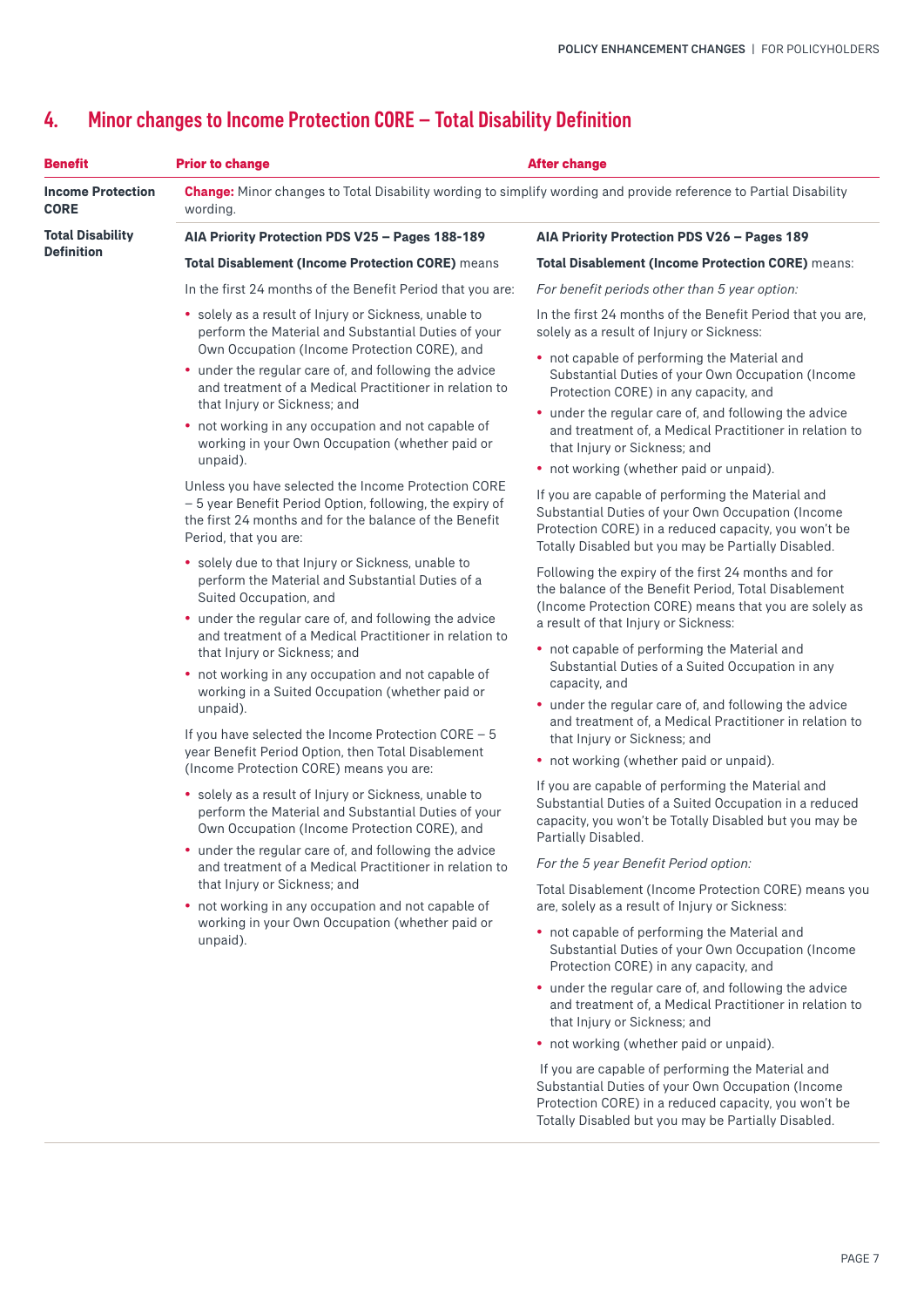| <b>Benefit</b>                                                       | <b>Prior to change</b>                                                                                                                                                                                                                                                                                                                                                                                                                                                                                                                                                      | <b>After change</b>                                                                                                                                                                                                                                                                                                                          |  |
|----------------------------------------------------------------------|-----------------------------------------------------------------------------------------------------------------------------------------------------------------------------------------------------------------------------------------------------------------------------------------------------------------------------------------------------------------------------------------------------------------------------------------------------------------------------------------------------------------------------------------------------------------------------|----------------------------------------------------------------------------------------------------------------------------------------------------------------------------------------------------------------------------------------------------------------------------------------------------------------------------------------------|--|
| <b>Income Protection</b>                                             | <b>Change:</b> Removal of cancellation charges and minor updates on how to cancel.                                                                                                                                                                                                                                                                                                                                                                                                                                                                                          |                                                                                                                                                                                                                                                                                                                                              |  |
| <b>CORE</b>                                                          | AIA Priority Protection PDS V25 - Page 166                                                                                                                                                                                                                                                                                                                                                                                                                                                                                                                                  | AIA Priority Protection PDS V26 - Page 166                                                                                                                                                                                                                                                                                                   |  |
| <b>Cancelling your</b><br>Policy (other than<br>during a cooling-off | Cancelling your Policy (other than during a cooling-off<br>period)                                                                                                                                                                                                                                                                                                                                                                                                                                                                                                          | Cancelling your Policy (other than during a cooling-off<br>period)                                                                                                                                                                                                                                                                           |  |
| period)                                                              | You or the trustee at your direction, as applicable, can<br>cancel your Policy or individual benefits within the<br>Policy at any time. Any request to cancel the Policy must<br>be made in writing and authorised by the Policy Owner.<br>Cancellation requests can be sent to us by mail, fax or<br>email or in any other manner permitted by law.                                                                                                                                                                                                                        | You or the trustee at your direction, as applicable, can<br>cancel your Policy or individual benefits within the<br>Policy at any time. Any request to cancel the Policy<br>must be authorised by the Policy Owner. Cancellation<br>requests can be submitted to us by phone, mail, fax or<br>email or in any other manner permitted by law. |  |
|                                                                      | If premiums have been paid in advance, or a claim has<br>been paid and the Policy or benefit within the Policy is<br>then cancelled, we will refund the unexpired portion of<br>the premium less any cancellation charges to the Policy<br>Owner. The cancellation charge to which you are subject<br>will include an amount of up to 8% of the premium<br>charged to you in respect of the period for which<br>premiums have been paid in advance, to reflect the<br>premium frequency charge which you would have been<br>subject to had your premiums not been pre-paid. | If premiums have been paid in advance, or a claim has<br>been paid and the Policy or benefit within the Policy is<br>then cancelled, we will refund the unexpired portion of<br>the premium to the Policy Owner.                                                                                                                             |  |
| <b>All Benefits</b>                                                  | <b>Change:</b> Content regarding lost or destroyed policy documentation removed from PDS.                                                                                                                                                                                                                                                                                                                                                                                                                                                                                   |                                                                                                                                                                                                                                                                                                                                              |  |
| <b>Lost or destroved</b>                                             | AIA Priority Protection PDS V25 - Page 166                                                                                                                                                                                                                                                                                                                                                                                                                                                                                                                                  | <b>Content removed from PDS</b>                                                                                                                                                                                                                                                                                                              |  |
| policy documentation                                                 | Lost or destroyed policy documentation                                                                                                                                                                                                                                                                                                                                                                                                                                                                                                                                      |                                                                                                                                                                                                                                                                                                                                              |  |
|                                                                      | If your policy documentation is lost or destroyed, we<br>will replace it, but we may charge to recover the costs<br>involved.                                                                                                                                                                                                                                                                                                                                                                                                                                               |                                                                                                                                                                                                                                                                                                                                              |  |
|                                                                      | This charge is currently not greater than \$100 and<br>covers the cost of reissuing the lost document, including<br>advertising the loss, which is a statutory requirement<br>in some circumstances. We may vary this charge from<br>time to time. We may also require you to sign a statutory<br>declaration to the effect that the policy documentation<br>has been lost or destroyed.                                                                                                                                                                                    |                                                                                                                                                                                                                                                                                                                                              |  |

### 5. Changes to Section 10.2 General Terms and Conditions